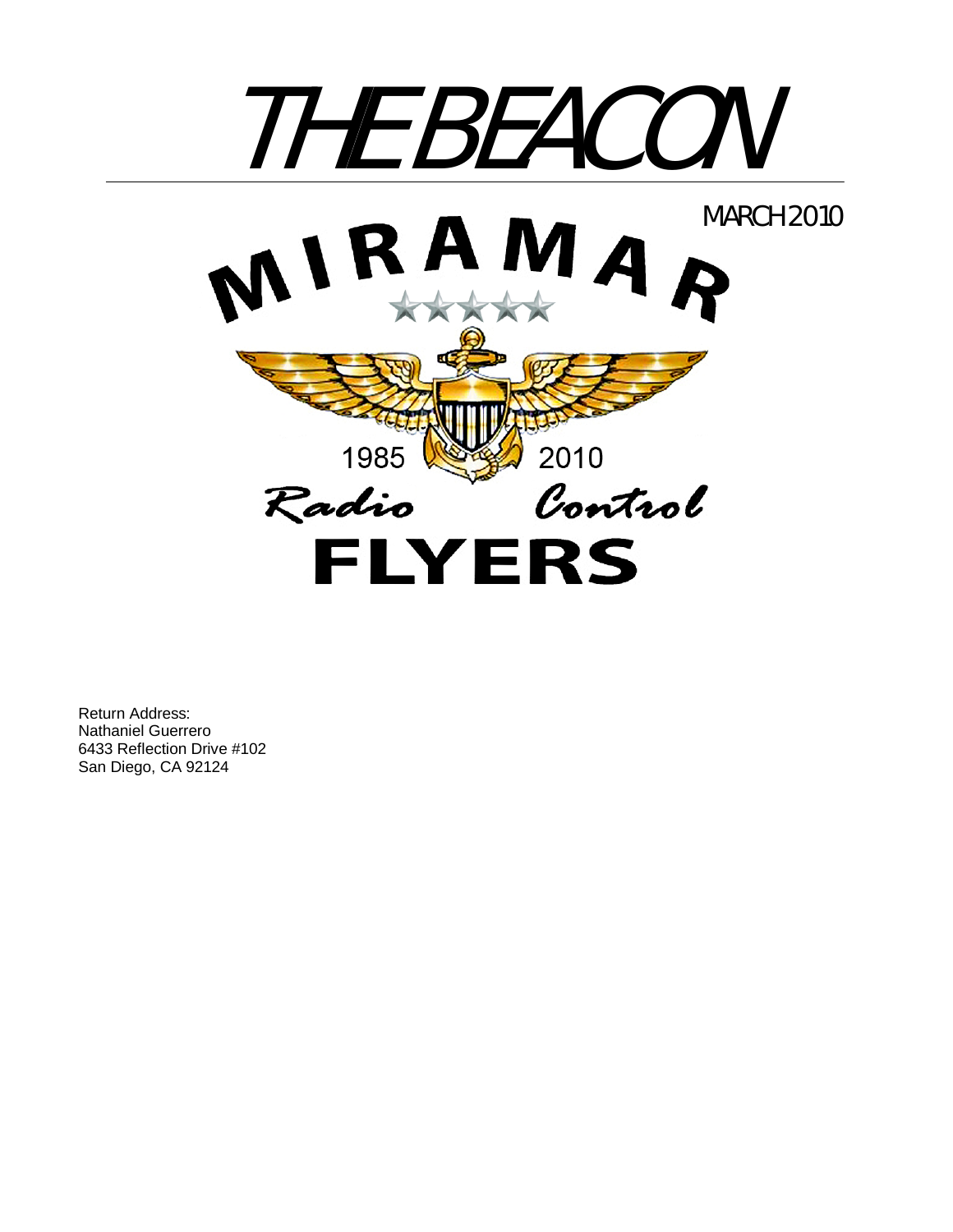# March 2010

The next MRCF Meeting will be on **TUESDAY**, 9 March 2010

Location: American Legion Hall 7815 Armour St.

Corner of Armour and Convoy St.

Board Meeting at 6:30 PM – Gen. Meeting at 7:00 PM

**NEW LOCATION: American Legion Hall at 7815 Armour Street. Hwy 163 TO BALBOA AVENUE, WEST TO CONVOY STREET, LEFT ON CONVOY TO ARMOUR ST., TURN LEFT ONTO ARMOUR AND RIGHT INTO AMERICAN LEGION. ADDITIONAL PARKING IS ACROSS THE STREET AT CARQUEST.** 

# CLUB OFFICERS

President: Jerry Neuberger (619) 258-4477 Secretary: Don Madison (619) 296-1510 Field Marshal: Mark Lukens (858) 945-8525 Safety Coordinators: Derek Post Don Robinson (858) 842-4641 (858) 271-6452

Newsletter Editor: Nathaniel Guerrero (858) 240-2215 Email: nguerrero@san.rr.com

| Vice President:                |                |  |
|--------------------------------|----------------|--|
| <b>Curtis Kitteringham</b>     | (760) 746-5913 |  |
| Treasurer:                     |                |  |
| <b>Ron Stark</b>               | (858) 530-0586 |  |
| Helicopter Chairman:           |                |  |
| Darren Hauptman                | (619) 948-1948 |  |
| Membership Chairman:           |                |  |
| <b>Tom Mulder</b>              | (619) 804-8596 |  |
| membership@miramarrcflyers.com |                |  |
|                                |                |  |

Club Webmaster: Darren Hauptman Darren@miramarrcflyers.com www.miramarrcflyers.com

## **CLUB FLIGHT INSTRUCTORS**

Any club member who wishes to have some assistance should call one of our designated instructors. There is no duty instructor at the field, so you must prearrange a time with someone on this list.

| Name                   | Number         |
|------------------------|----------------|
| <b>Richard Barndt</b>  | (858) 213-5740 |
| Frank Gagliardi        | (858) 271-4430 |
| Curtis Kitteringham    | (760) 746-5913 |
| <b>Barry Mattingly</b> | (760) 753-1318 |
| Jerry Neuberger        | (619) 258-4477 |
| Ron Stark              | (858) 530-0586 |
| Roy Rapheal            | (858) 538-5485 |
| Darren Hauptman        | (619) 948-1948 |

## **This weekend is the IMAC event has postponed to November. The schedule will be updated at a later time.**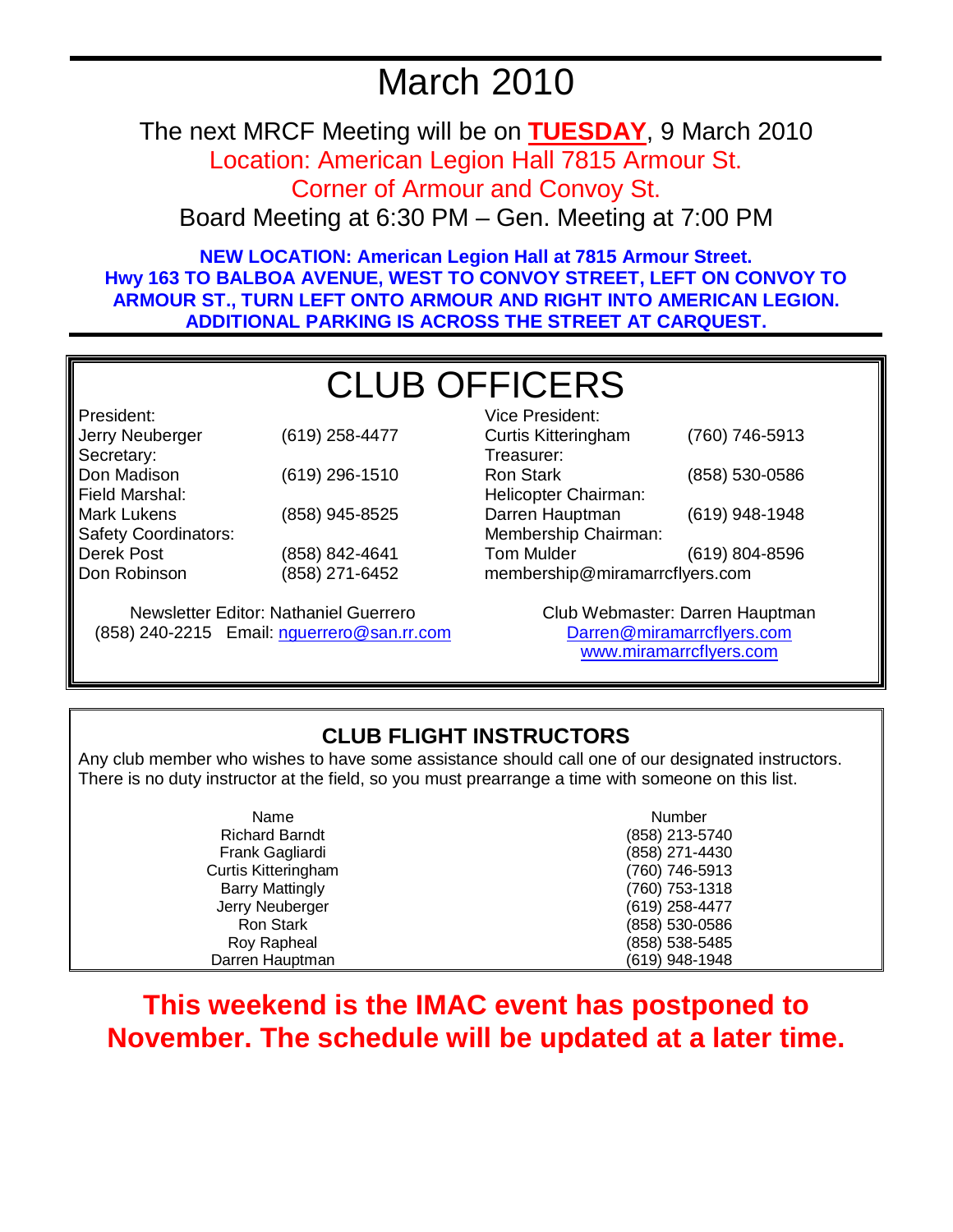## **From the Left Seat:**

We're well on our way for this years events with the first IMAC next weekend. Field is in the best shape it's ever been thanks to the efforts of the members at the last clean-up day. I'd like to thank the over 20 members and at least 3 prospective members who showed up to literally polish the field to a sparkling shine. Special thanks to Robin for fixing breakfast at the field for the workforce, just nothing better than hot pancakes and bacon out in the fresh air to start off a work day.

I had the honor recently of representing the AMA Executive Council in presenting an AMA Fellows award, AMA's highest honor, to a lifelong modeler and WWII veteran, Mr. Dick Smith. AMA offers several means to recognize members who volunteer their time, energy and expertise to the hobby and if you know someone who you'd like to see recognized, please see me and we can work on getting the application into AMA and see what happens.

Weather's been beautiful recently, time to get out and fly, so I'll See you at the field

**J**erry

## **From the Right Seat:**

We have had some kind of weather this year, talking with some of the membership it seems to have rained more weekends than not. We did have a big turn out for the club work day, all most 30 members, before work got started we had breakfast cooked up by Mark and Robin. We had pancakes, bacon, sausages, coffee and orange juice, I for one had trouble getting started with work after enjoying the breakfast.

By the time you read this the IMAC should be behind us with a little luck with the rains, Please be careful when driving into or walking around the outside of the parking area the ground is very soft and it will give way underfoot. The new charge station is coming along very fast, with the control box and bench completed.

Thank You to all of the members that are always stepping up to help for anything and everything, I also Thank the ones that are on the waiting list to become members I always have 3 or 4 that show up for almost every work party. So I leave you with this all enjoy your club you have earned it.

As always I THANK YOU this is the best club to work with

**Curtis** 

## **Safety Coordinators:**

In the recent weeks and months I've noticed a trend that the airspace above the runway is being used for aerobatics and turns. Remember that call outs are required for low passes over the runway. All aerobat works, turns and etc need to be completed in the safe zone north of the runway, not OVER the runway. Unless the plane falls under park size regulations please move the air work to the north of the runway. Making all turns away from the pits. Again, I'm reporting a trend.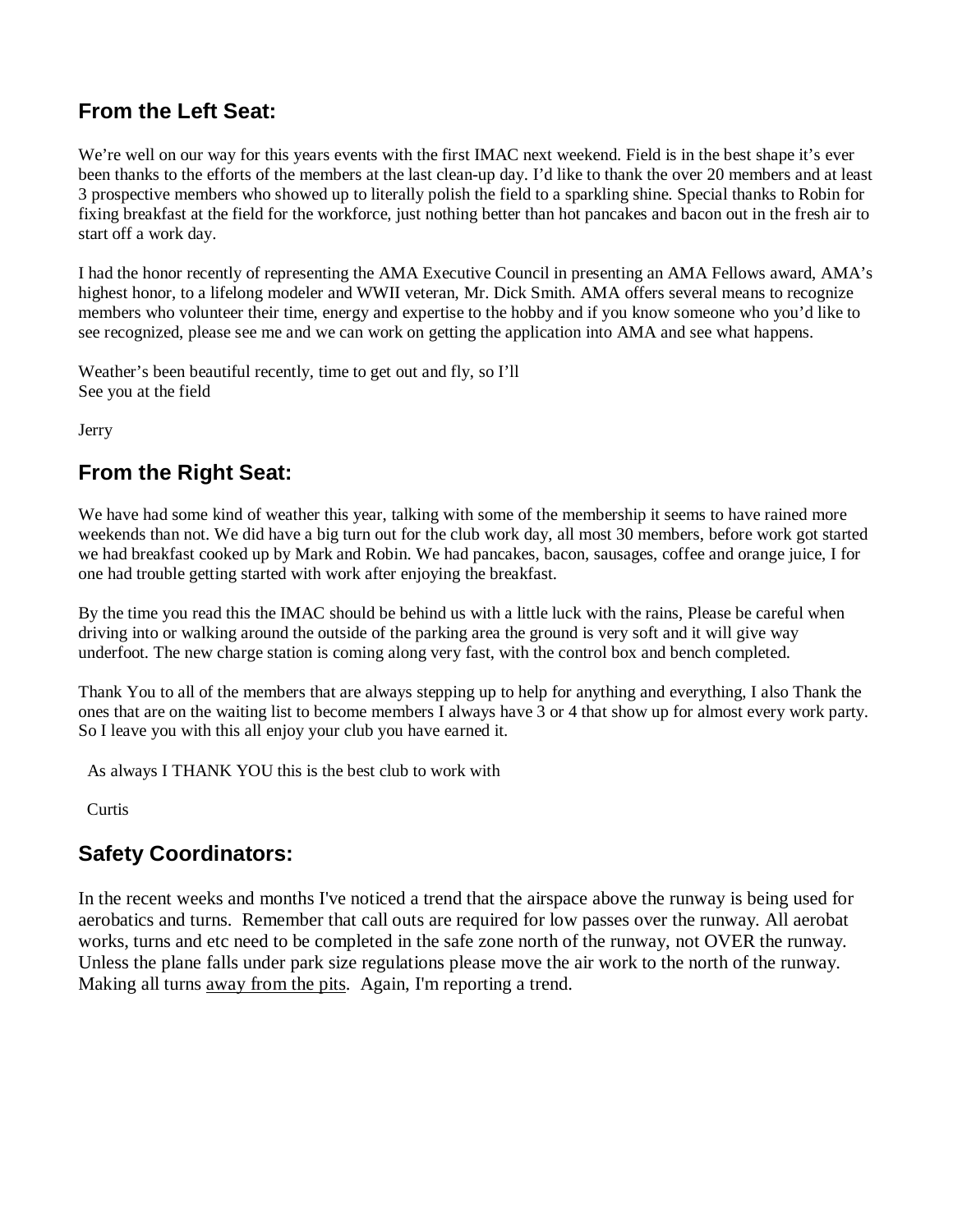

#### **C. Flight Sector:**

(Covering a 180° sweep on the flying side of the reference line)

Flight area clear of potential hazards (such as individuals working, playing, or traveling outdoors; buildings having glass surfaces

facing the flying area; or a storage facility containing volatile products or compressed gasses) at least 1,000 feet left and right and 500

feet in front of pilot. Most flying is contained within 1,000 feet either end from field center reference point and 500 feet in front of

reference point. Field center reference point is shown in FIGURE 1, but is essentially edge of runway at center of field.

#### *\* AMA Document 706- Recommended RC Flying Site Specifications*

On a secondary note : How many are CPR/First Aid trained? Could you help another member? I'll be passing out CPR/First Aid class info at the next meeting.

Thank you again for the increased measure of safety at the field.

Derek

We need more cooperation from every club member to respond in a positive manner to any other club member or officer when it is pointed out that there is safety issue at the field. On Saturday, not only did I notice too many people on the flight line, but I also noticed pilots were flying south of the centerline. On top of all of that, while some members were painting the centerline, several planes were in the air, and the pilots of these planes continued to fly even after being told that it was a safety concern. "Come oonnn guys!"

Don

## **Field Marshal:**

IT IS IMPERATIVE that the OOD and PMO can contact the field at any time that there are flight operations going on at our field! Failure to do so could result in severe restrictions on, or even termination of our flight privileges. Please make sure that the phone is always plugged into the charger and that the PA system is on and functioning whenever the field is open for flight operations. Also, someone has to answer the phone when it rings, even if it means landing and doing it yourself.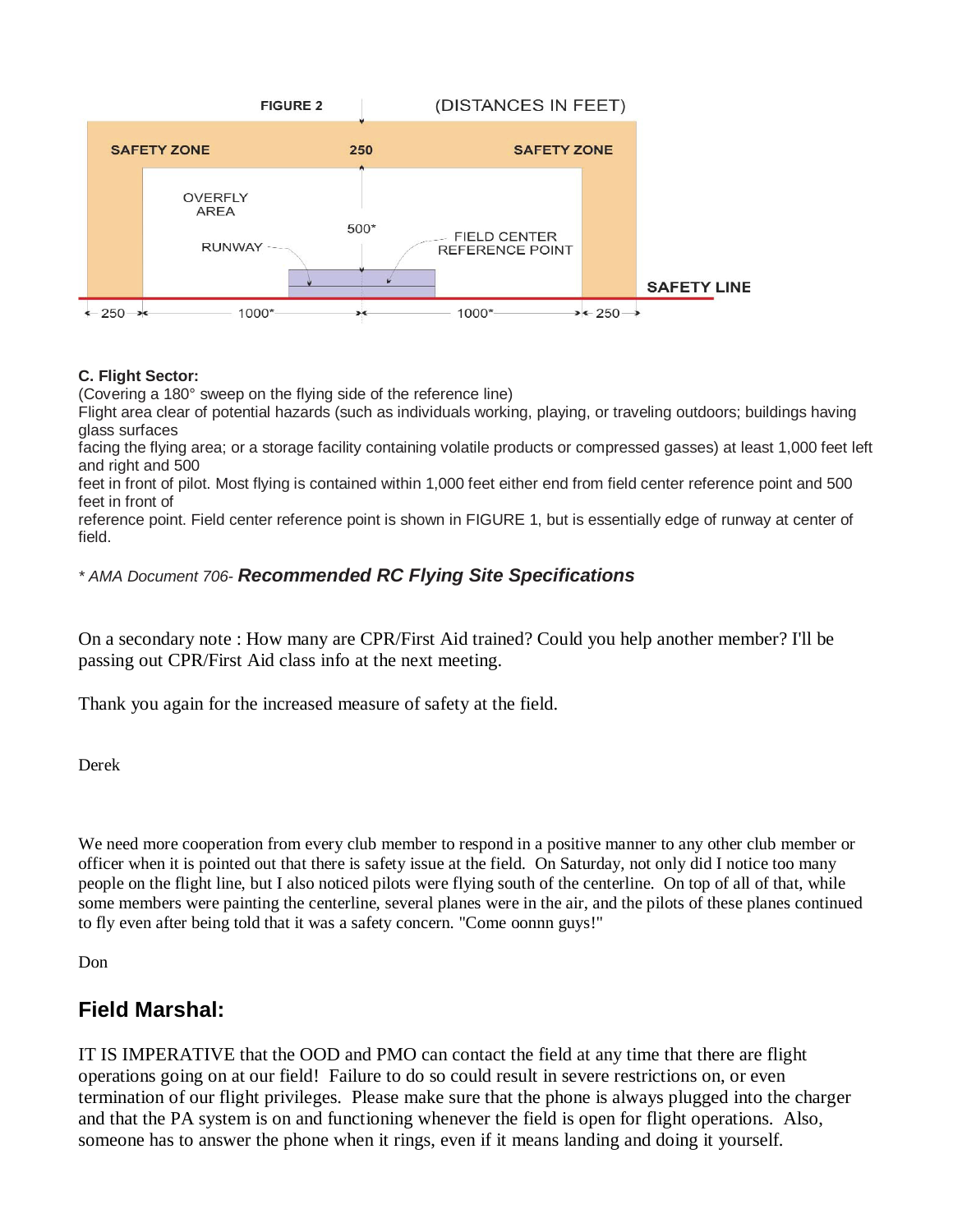The 2010 winter field workday was a huge success and accomplishment! Thanks to the 25+ people who showed up to help out early on Saturday morning, many of whom were non-member GUESTS, we accomplished all the field maintenance and upgrades in just over two hours. We now have a functional, and taller, flagpole so we can resume flying the colors over our site. If you are closing the field please, check to see if the flag is flying and take a moment to bring it down, fold it and store it in the equipment shed in the labeled box it came from.

We have refreshed runway striping and all of the runway holes, cracks and divots have been repaired. We cleared rocks and weeds on and around the runway and moved both outer markers to align with the runway centerline. We should have the runway centerline extensions fully operational by the time you read this. All of the tables and chairs got a good scrubbing and all of the field signage got some nice routine maintenance. And finally, everyone who showed up got treated to pancakes, bacon, sausage, coffee and orange juice.

As always, there continues to be a few flyers that perform extended run-ups on the starting tables in the pits and don't take the time to clean up after they are done. Please take the initiative to remind your fellow flyers if you notice that they 'forgot' to clean up after themselves so that no one has to do that for them later before they can reuse the table.

## **Helicopter Chairman:**

No comments for the month.

## **Membership Chairman:**

No comments for this month.

| 9 February 2010 |  |
|-----------------|--|
|-----------------|--|

#### **Miramar Radio Control Flyers Minutes of the Meeting**

**Held at the American Legion Hall**

#### **President called the meeting to order at 1900 hrs.**

The pledge of allegiance was recited by the membership.

Guests at the meeting: Michael Turk

The Treasurer's report was presented and accepted by the membership. The membership made a motion to accept the report. Motion was made and seconded. The report was accepted by the membership.

The Secretary's report was presented and accepted by the membership. The membership made a motion to accept the report. Motion was made and seconded. The report was accepted by the membership.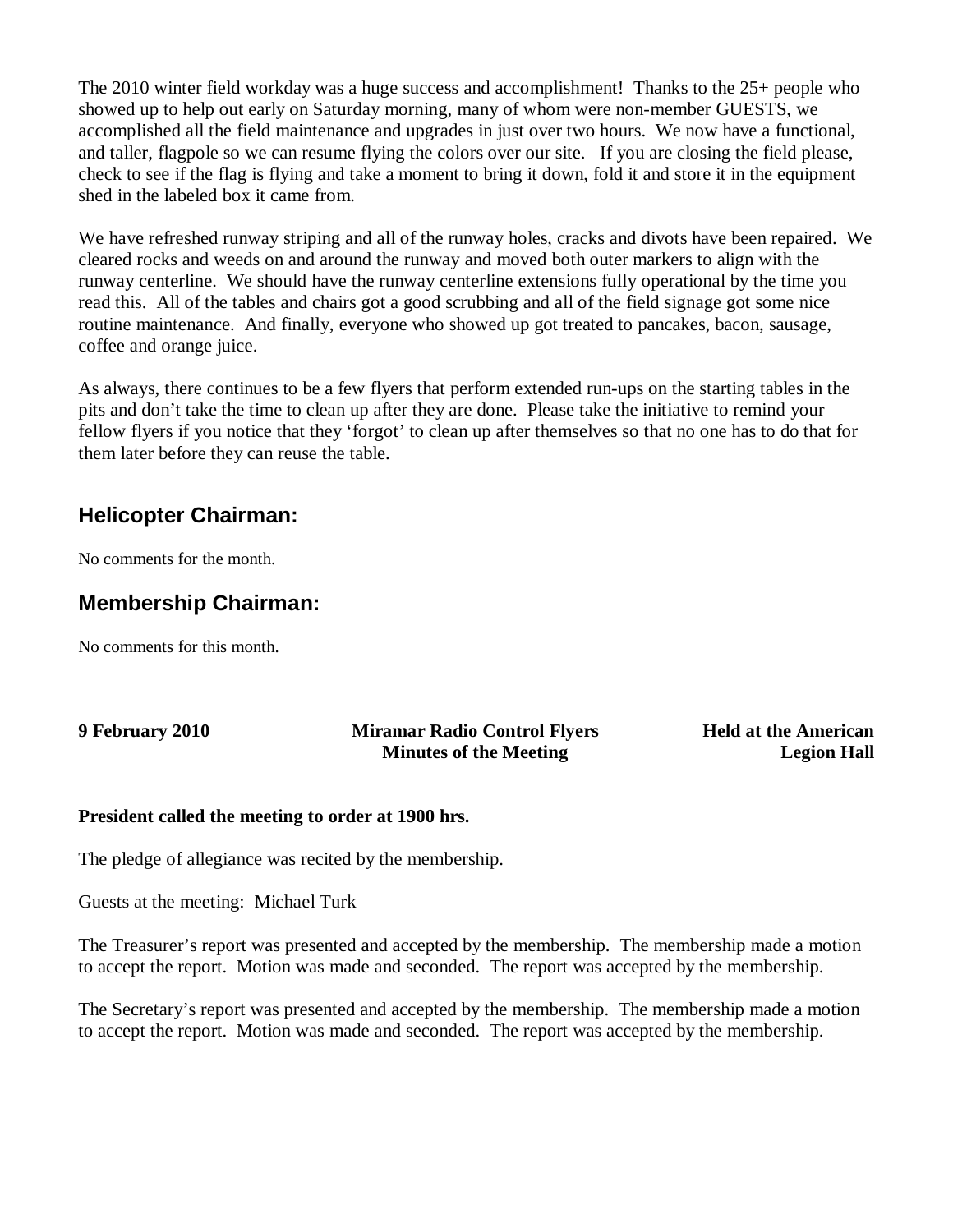### **OLD BUSINESS**

Field Marshal - Last week a club member was observed flying at the field and had not opened the field box or completed the notification procedure with Base personnel. It's MANDATORY that the field box be opened and activated prior to any flights taking place.

The field cleanup is scheduled for February  $13<sup>th</sup>$ . The work to be accomplished and tools needed were outlined at the meeting.

Curtis reminded the membership of the need for volunteers to help at the IMAC contest on February  $26<sup>th</sup>$ through  $28<sup>th</sup>$ . Members can sign up by contacting him.

Darren Hauptman and Richard Barndt demonstrated the new field battery charging station will be available at the field when completed for member use. Estimated cost of remaining materials is \$700.00

and will be raised by a raffle of model supplies donated by some members. A motion was approved to initially fun the \$700.00 from the club treasury and reimburse the funds back to the treasury following the completion of the raffle.





#### **NEW BUSINESS**

The Weedwacker Club will have their Scale Fly-in event at their field May 22<sup>nd</sup> 2010.

Jim Stranger is recovering from his stroke and still recovering at the hospital. He is out of the ICU and in a hospital room.

The club will support the model display at the Flying Leatherneck Museum again this year. We are anticipating 4 events to be scheduled. The dates are still to be coordinated with the museum and will be published in the newsletter and website as soon as the dates are available.

Tom Mulder displayed the progress on the club patches for hats and shirts. Costs will be reviewed by various vendors for final purchase.